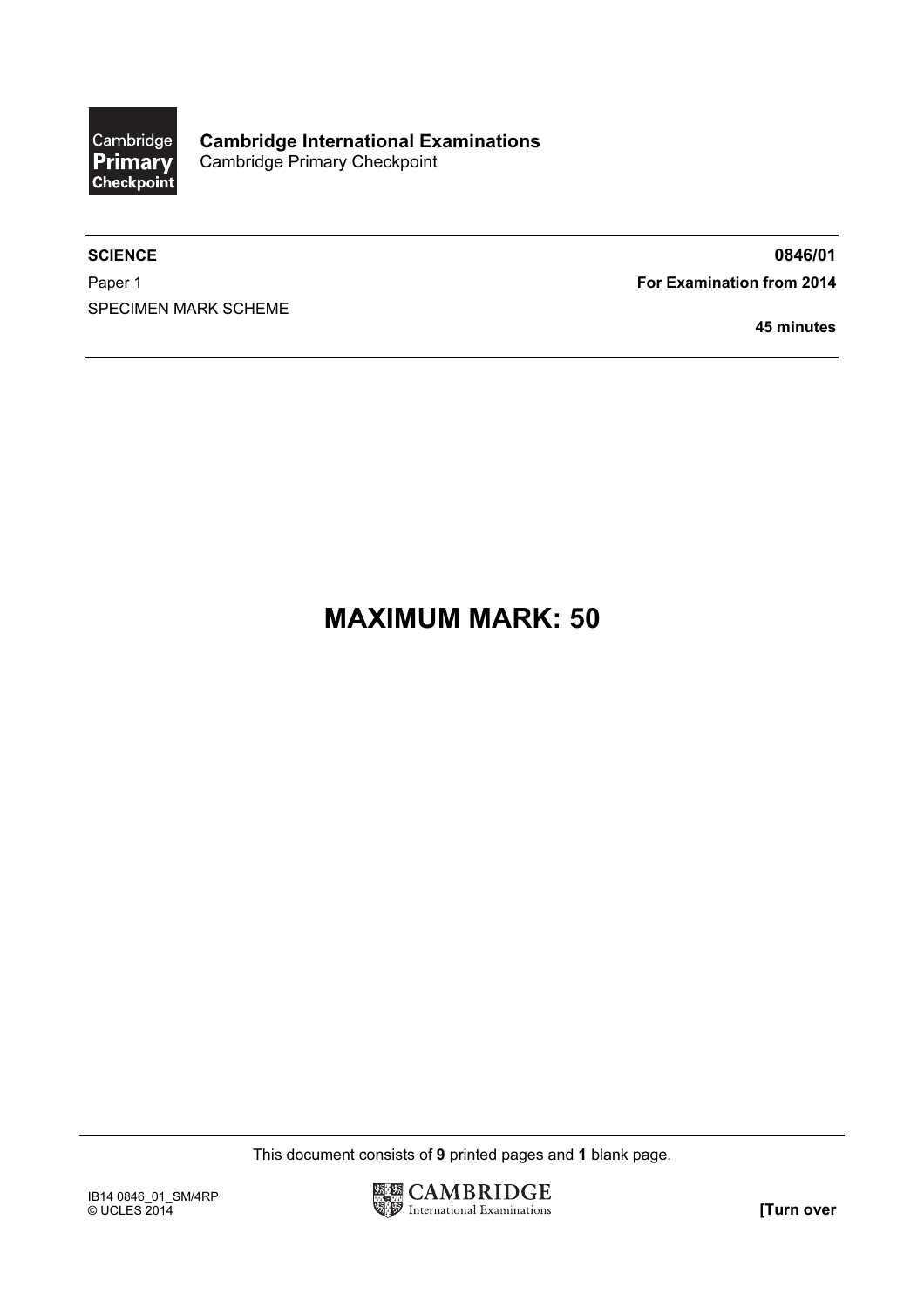| <b>Question</b> | $\mathbf 1$    |                                  |               |                                |
|-----------------|----------------|----------------------------------|---------------|--------------------------------|
| Part            | <b>Mark</b>    | <b>Answer</b>                    |               | <b>Further Information</b>     |
|                 | 2              |                                  |               | Each correct answer $=$ 1 mark |
|                 |                | definition                       | life process  |                                |
|                 |                | (responding and<br>reacting)     | (sensitivity) |                                |
|                 |                | (producing young /<br>offspring) | reproduction  |                                |
|                 |                | (turning food into<br>energy)    | respiration   |                                |
|                 |                |                                  |               |                                |
| <b>Total</b>    | $\overline{2}$ |                                  |               |                                |

| Question     | $\overline{2}$ |                                                                                                                                                                                                  |                                                                                                             |
|--------------|----------------|--------------------------------------------------------------------------------------------------------------------------------------------------------------------------------------------------|-------------------------------------------------------------------------------------------------------------|
| Part         | <b>Mark</b>    | <b>Answer</b>                                                                                                                                                                                    | <b>Further Information</b>                                                                                  |
| (a)          | 2              | feature: mottled skin<br>explanation: for camouflage / hide from<br>predators<br>or<br>feature: eyes above<br>Explanation: see better<br>or<br>feature: flat<br>explanation: hide from predators | <b>Accept</b> blends in / looks like<br>sand / camouflaged.<br>$feature = 1 mark$<br>explanation = $1$ mark |
| (b)          | 1              | method: rod and line<br>explanation: less of this fish removed/caught.                                                                                                                           | Both correct $=$ 1 mark.                                                                                    |
| <b>Total</b> | 3              |                                                                                                                                                                                                  |                                                                                                             |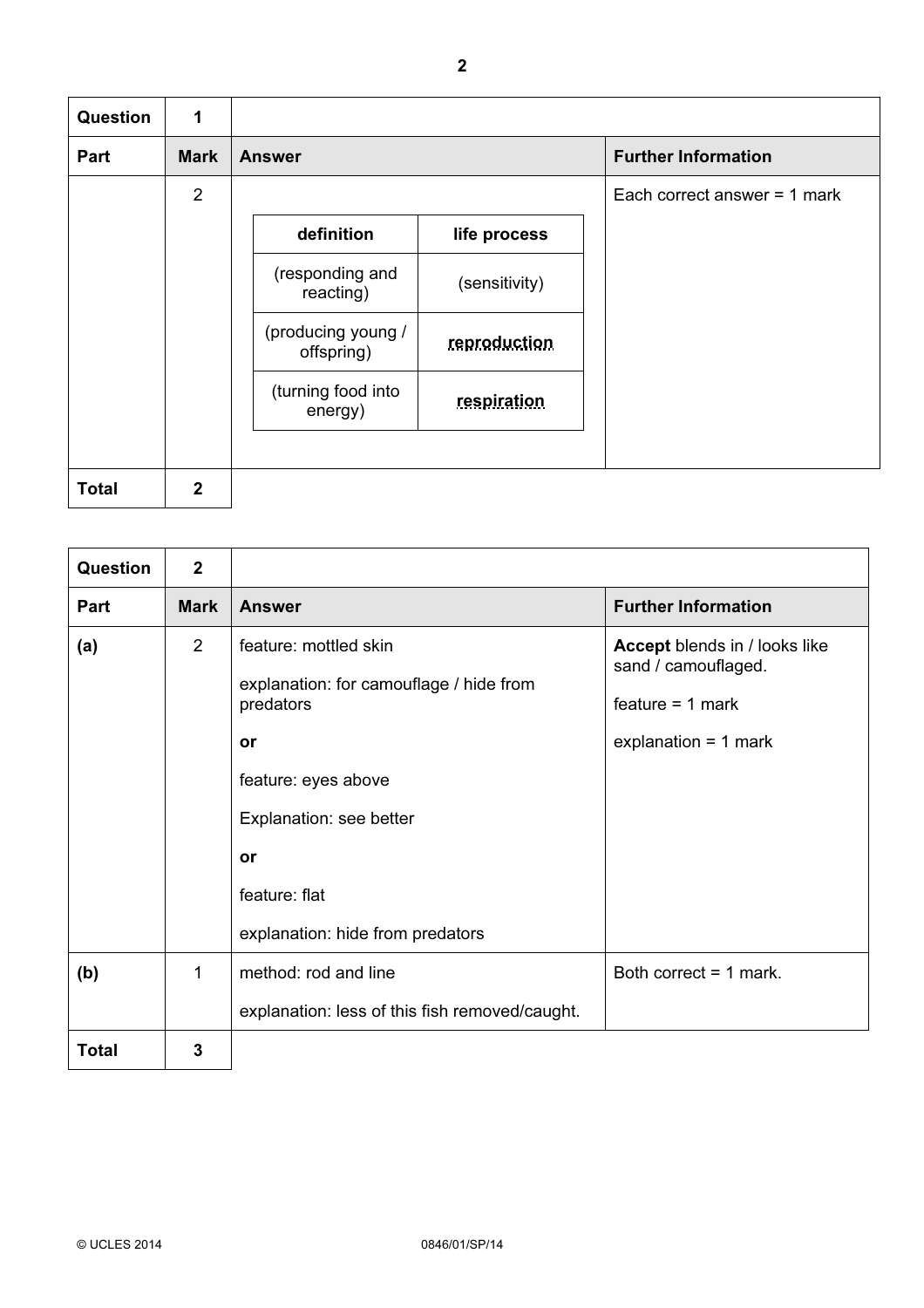| Question     | $\overline{3}$ |                                          |                                            |
|--------------|----------------|------------------------------------------|--------------------------------------------|
| Part         | <b>Mark</b>    | <b>Answer</b>                            | <b>Further Information</b>                 |
| (a)          | 1              | 1 day or 24 hours or 23 hours 56 minutes |                                            |
| (b)          | 1              | The Sun does not move.<br>$\checkmark$   | If more than one box ticked $= 0$<br>marks |
|              |                | The Sun goes round the Moon.             |                                            |
|              |                | The Sun orbits the Earth                 |                                            |
|              |                | The Sun travels round the Earth.         |                                            |
| <b>Total</b> | $\mathbf{2}$   |                                          |                                            |

| <b>Question</b> | 4              |                                              |                                                                                                                                                                                                                                              |
|-----------------|----------------|----------------------------------------------|----------------------------------------------------------------------------------------------------------------------------------------------------------------------------------------------------------------------------------------------|
| <b>Part</b>     | <b>Mark</b>    | <b>Answer</b>                                | <b>Further Information</b>                                                                                                                                                                                                                   |
| (a)             | 1              | (idea of) close / operate / press the switch |                                                                                                                                                                                                                                              |
| (b)             | $\overline{2}$ |                                              | 2 cells and 2 lamps and 1 switch<br>$= 2$ marks<br>1 cell and 2 lamps and 1 switch $=$<br>1 mark<br>2 cells and 1 lamp and 1 switch $=$<br>1 mark<br>2 cells and 2 lamps and no switch<br>$= 1$ marks<br><b>Accept switch open or closed</b> |
| <b>Total</b>    | 3              |                                              |                                                                                                                                                                                                                                              |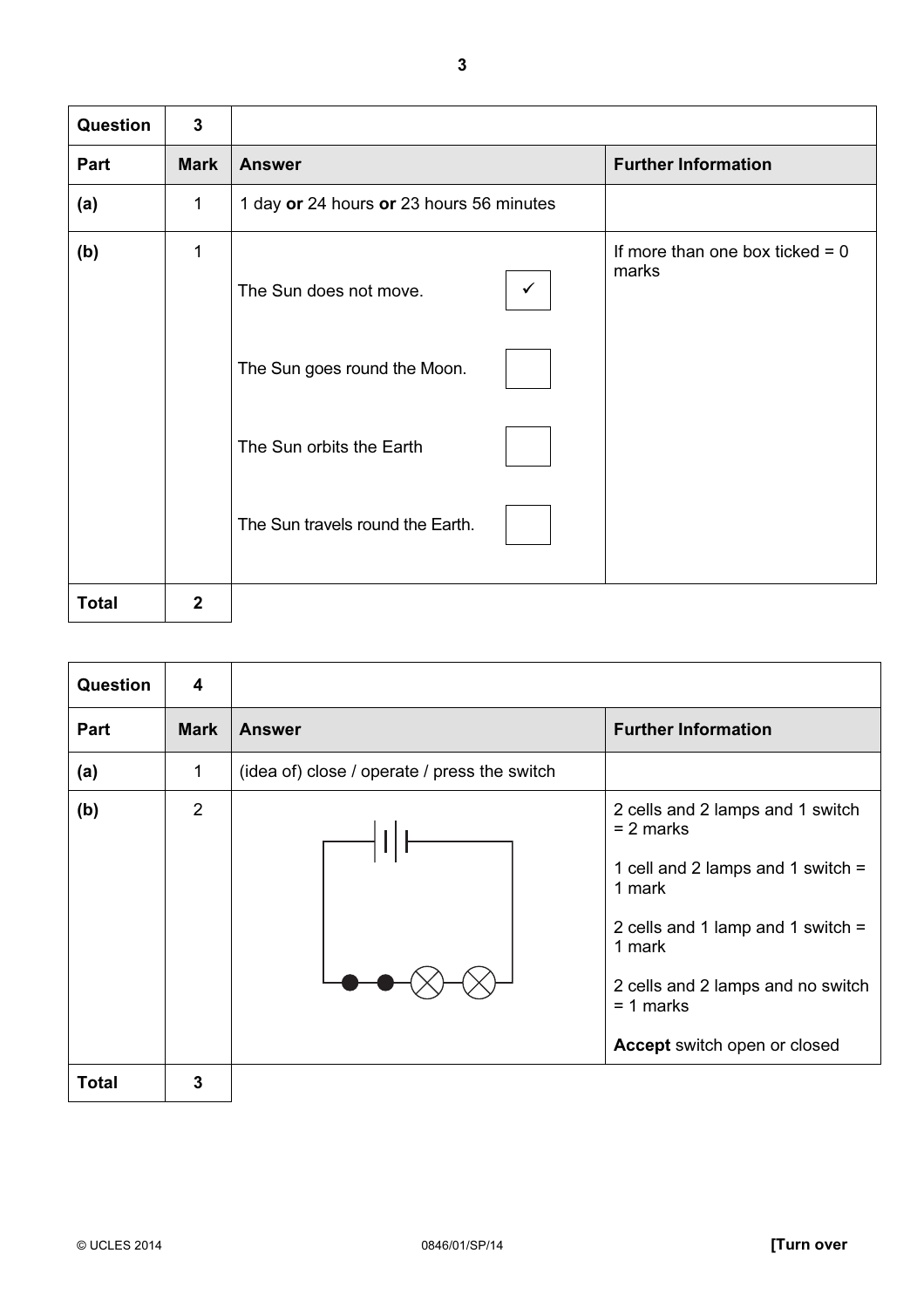| Question | 5           |                                                                                                                                  |                                                                                                                         |
|----------|-------------|----------------------------------------------------------------------------------------------------------------------------------|-------------------------------------------------------------------------------------------------------------------------|
| Part     | <b>Mark</b> | <b>Answer</b>                                                                                                                    | <b>Further Information</b>                                                                                              |
|          | 3           | They are made of metal.<br>The wires are covered in <b>plastic</b> .<br>Any material that is a non-conductor is an<br>insulator. | <b>Accept</b> named materials e.g.<br>copper<br><b>Accept rubber / insulator</b><br>Each correct sentence = $1$<br>mark |
| Total    | 3           |                                                                                                                                  |                                                                                                                         |

| Question     | 6           |                                                                                                                                                                                                                                                                                                          |                                                                                                                                                         |
|--------------|-------------|----------------------------------------------------------------------------------------------------------------------------------------------------------------------------------------------------------------------------------------------------------------------------------------------------------|---------------------------------------------------------------------------------------------------------------------------------------------------------|
| Part         | <b>Mark</b> | <b>Answer</b>                                                                                                                                                                                                                                                                                            | <b>Further Information</b>                                                                                                                              |
| (a)          | 1           | tighten the drum skin<br>✓<br>slacken the drum skin<br>strike the drum harder<br>strike the drum softer                                                                                                                                                                                                  | If more than one box ticked $=$<br>0 marks                                                                                                              |
| (b)          | 3           | false<br>true<br>Sound can travel around<br>$\checkmark$<br>corners.<br>Sound can spread out in all<br>$\checkmark$<br>directions.<br>Sound cannot travel<br>$\checkmark$<br>through solids.<br>Sound can travel through<br>$\checkmark$<br>liquids.<br>Sound can travel in a<br>$\checkmark$<br>vacuum. | $5$ correct = $3$ marks<br>3 or 4 correct = $2$ marks<br>2 correct = $1$ mark<br>If 2 boxes ticked for a<br>statement = $0$ marks for that<br>statement |
| <b>Total</b> | 4           |                                                                                                                                                                                                                                                                                                          |                                                                                                                                                         |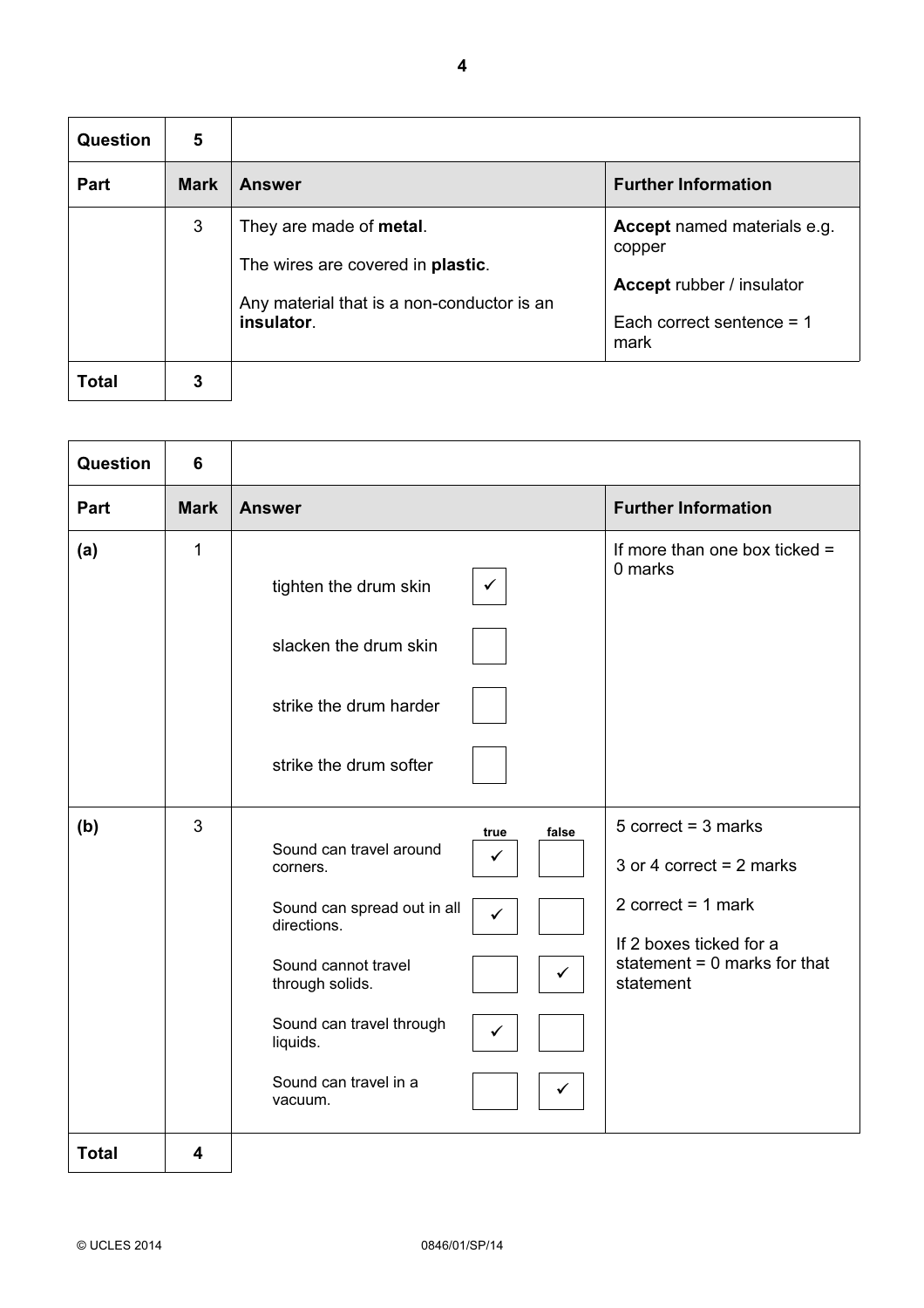| Question    | 7           |                                                                                            |                                                                                                              |
|-------------|-------------|--------------------------------------------------------------------------------------------|--------------------------------------------------------------------------------------------------------------|
| <b>Part</b> | <b>Mark</b> | <b>Answer</b>                                                                              | <b>Further Information</b>                                                                                   |
| (a)         | 1           | turns into a liquid                                                                        | Accept turns into salt solution /<br>salt water                                                              |
| (b)         | 1           | $0(^{\circ}C)$                                                                             |                                                                                                              |
| (c)         | 1           | The greater/higher the mass of salt in the<br>solution the <b>lower</b> the melting point. | Accept the smaller/lower the<br>mass of salt in the solution the<br>higher the melting point                 |
| (d)         | 1           | $-5$ (°C)                                                                                  | <b>Accept 4 g / grams</b>                                                                                    |
| (e)         | 1           | make results more reliable / to check results                                              | <b>Accept to make sure the</b><br>results are reliable<br>Do not accept to make the<br>results more accurate |
| Total       | 5           |                                                                                            |                                                                                                              |

| <b>Question</b> | 8              |                           |                                           |
|-----------------|----------------|---------------------------|-------------------------------------------|
| Part            | <b>Mark</b>    | <b>Answer</b>             | <b>Further Information</b>                |
| (a)             | $\overline{2}$ | C, D, B in that order     | $3$ correct = 2 marks                     |
|                 |                |                           | 2 correct = $1$ mark                      |
|                 |                |                           | 1 correct = $0$ marks                     |
| (b)             | 1              | A and C                   | More than 1 answer circled $=$<br>0 marks |
| (c)             | $\mathbf{1}$   | (pulling force) increases |                                           |
| <b>Total</b>    | 4              |                           |                                           |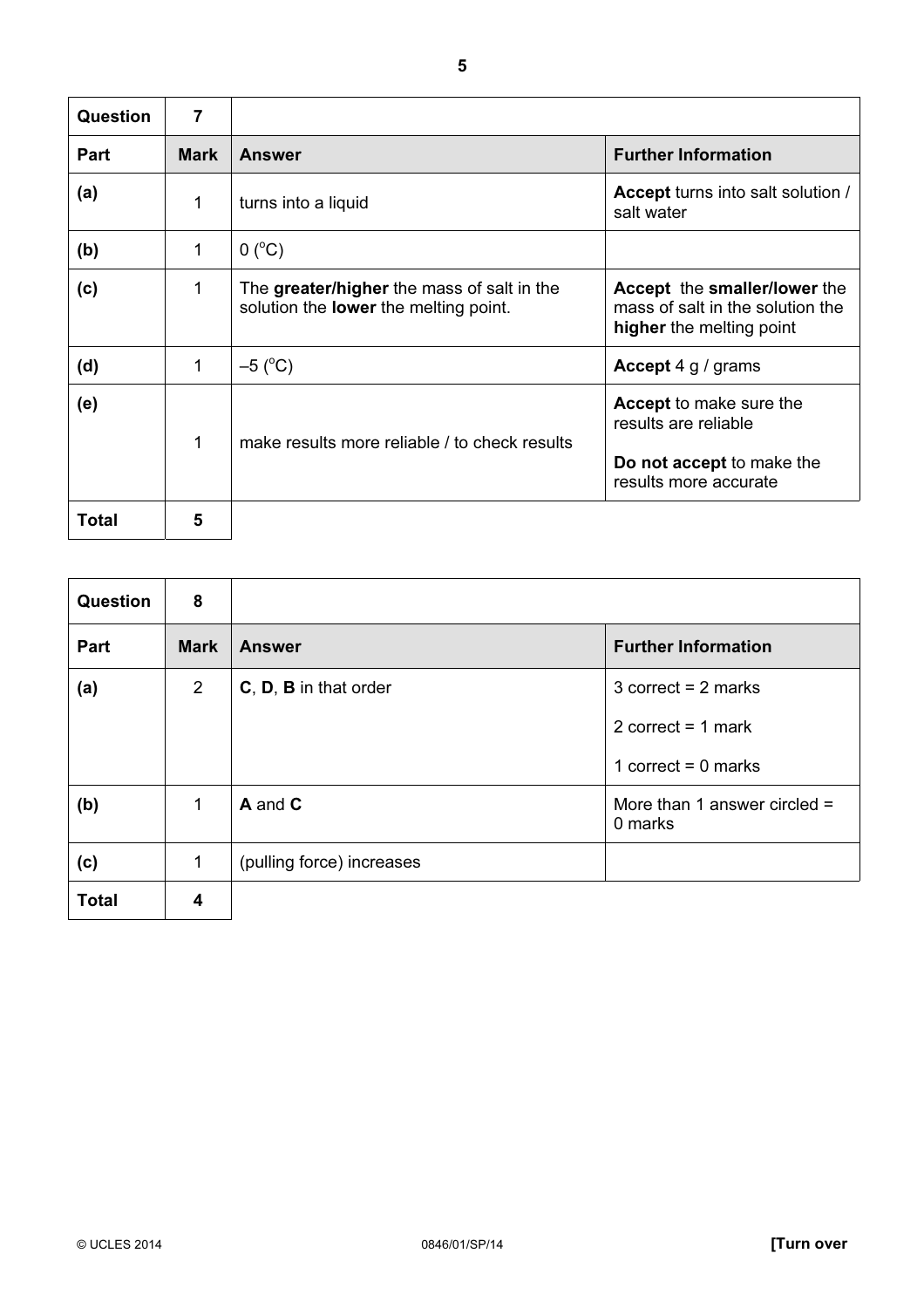| <b>Question</b> | 9              |                                                                        |                                                     |  |
|-----------------|----------------|------------------------------------------------------------------------|-----------------------------------------------------|--|
| Part            | <b>Mark</b>    | <b>Answer</b>                                                          | <b>Further Information</b>                          |  |
| (a)             | 1              | plankton / plant $\rightarrow$ fish $\rightarrow$ penguin              | All correct $=$ 1 mark                              |  |
| (b)             | $\overline{2}$ | $(leaves) \rightarrow insect \rightarrow (small) bird \rightarrow owl$ | Correct order $=$ 1 mark                            |  |
|                 |                |                                                                        | All three arrows in correct<br>$direction = 1 mark$ |  |
| <b>Total</b>    | 3              |                                                                        |                                                     |  |

| Question     | 10          |                                                                                                                                                                                    |                            |
|--------------|-------------|------------------------------------------------------------------------------------------------------------------------------------------------------------------------------------|----------------------------|
| Part         | <b>Mark</b> | <b>Answer</b>                                                                                                                                                                      | <b>Further Information</b> |
| (a)          | 1           | $16$ (mm)                                                                                                                                                                          | Accept 250 g               |
| (b)          | 2           | Any two from:<br>- repeat the investigation<br>- use different size tubes<br>- use different size masses<br>- use longer / shorter pieces of paper<br>- use longer / shorter tubes |                            |
| (c)          | 1           | (idea of) less mass / lighter in mass                                                                                                                                              |                            |
| <b>Total</b> | 4           |                                                                                                                                                                                    |                            |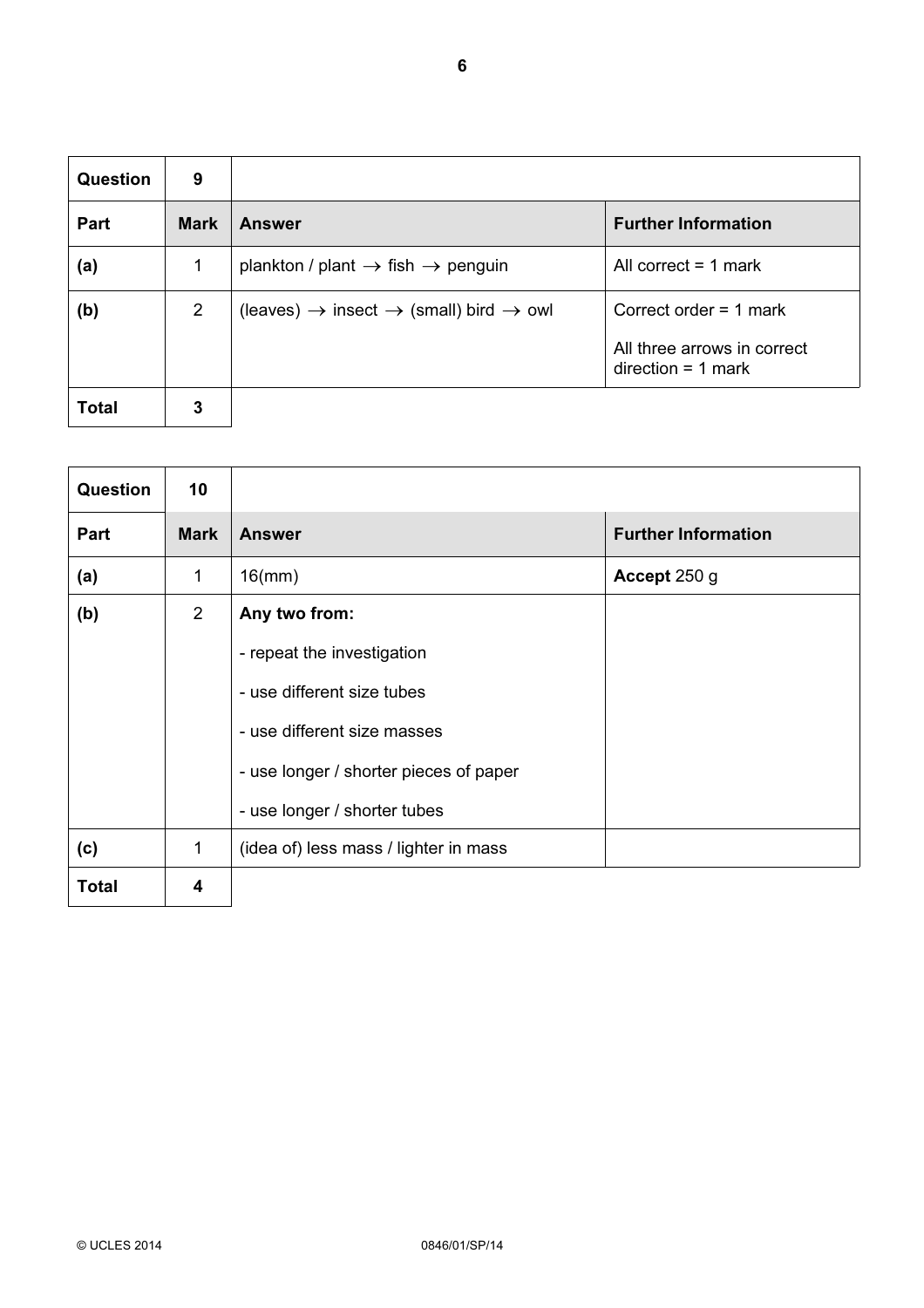| Question     | 11             |                                                           |                                             |
|--------------|----------------|-----------------------------------------------------------|---------------------------------------------|
| <b>Part</b>  | <b>Mark</b>    | <b>Answer</b>                                             | <b>Further Information</b>                  |
| (a)          | 1              | (some) coffee dissolves / a solution is made              |                                             |
| (b)          | 1              | all of the coffee powder is soluble                       | More than one answer circled<br>$= 0$ marks |
|              |                | some of the coffee powder is insoluble                    |                                             |
|              |                | all of the coffee powder is insoluble                     |                                             |
|              |                | some of the coffee powder is frozen                       |                                             |
| (c)          | $\overline{2}$ | The brown solid on the filter paper is the<br>residue.    | Each answer $= 1$ mark                      |
|              |                | The brown solution in the beaker is the <b>filtrate</b> . | Accept mixture instead of<br>filtrate       |
| (d)          | 1              | goes colourless                                           | More than one answer ticked =<br>0 marks    |
|              |                | becomes a lighter brown                                   |                                             |
|              |                | stays the same                                            |                                             |
|              |                | becomes a darker brown                                    |                                             |
| <b>Total</b> | 5              |                                                           |                                             |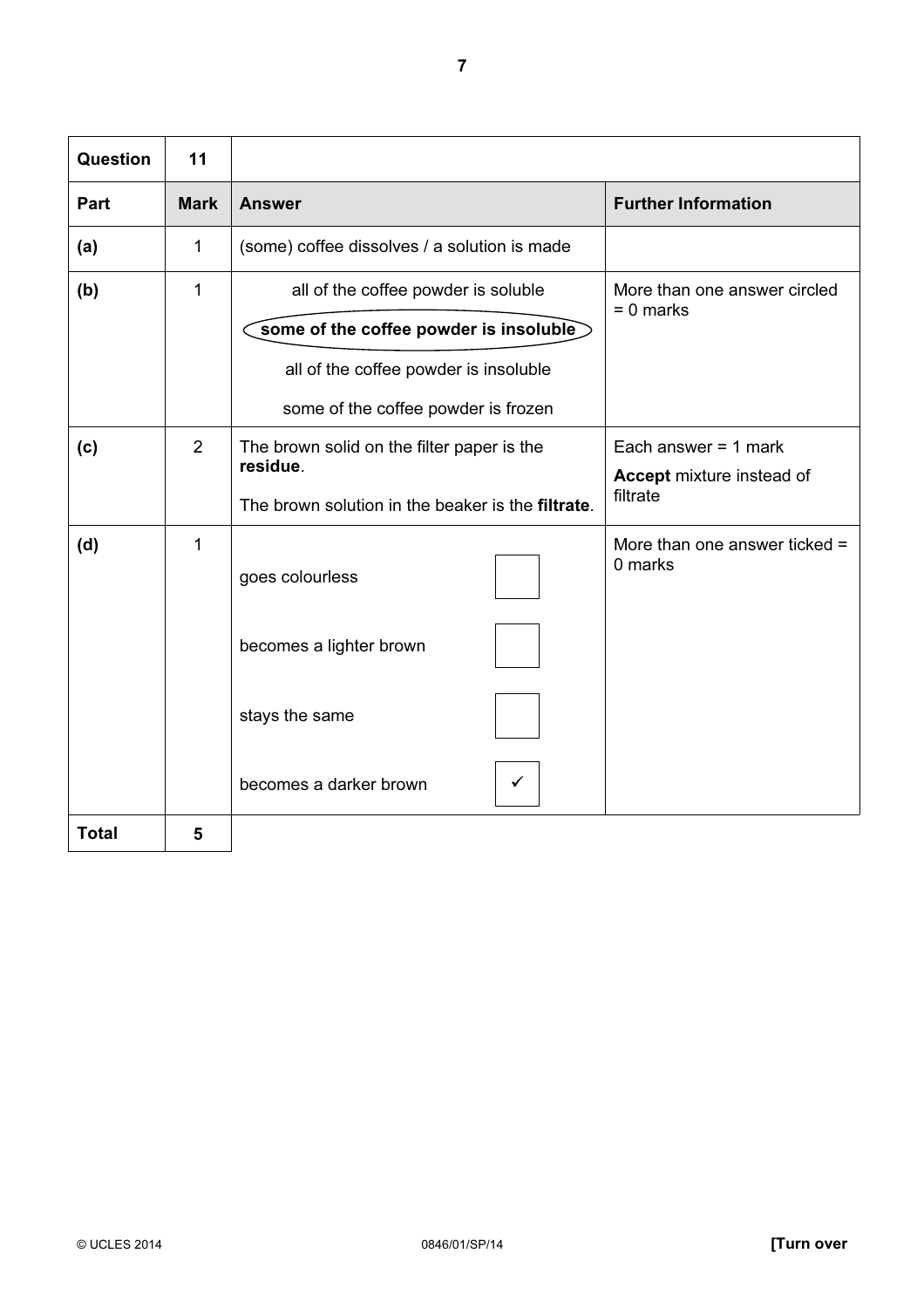| Question     | 12             |                                                                                                                                                                                                                  |                                                                                       |  |
|--------------|----------------|------------------------------------------------------------------------------------------------------------------------------------------------------------------------------------------------------------------|---------------------------------------------------------------------------------------|--|
| Part         | <b>Mark</b>    | <b>Answer</b>                                                                                                                                                                                                    | <b>Further Information</b>                                                            |  |
| (a)          | 2              | Any two from:<br>- same type of seed<br>- height dropped<br>- mass / weight of seed<br>- speed of fan<br>- distance from fan                                                                                     | Each correct answer =<br>1 mark                                                       |  |
| (b)          | 3              | 10 <sup>1</sup><br>$9 -$<br>$8 -$<br>$7 -$<br>$6 -$<br>distance<br>$5 -$<br>in cm<br>$4 -$<br>$3 -$<br>$2 -$<br>$1 -$<br>$0 +$<br>$\overline{2}$<br>$\mathbf{1}$<br>3<br>5<br>$\overline{4}$<br>6<br>seed number | All correct $=$ 3 marks<br>Any $3$ correct = $2$<br>marks<br>Any 2 correct = $1$ mark |  |
| (c)          | $\mathbf{1}$   | 5                                                                                                                                                                                                                |                                                                                       |  |
| (d)          | 1              | animal dispersal<br>explosive dispersal<br>More than one answer<br>wind dispersal<br>self dispersal<br>water dispersal<br>$circled = 0$ marks                                                                    |                                                                                       |  |
| <b>Total</b> | $\overline{7}$ |                                                                                                                                                                                                                  |                                                                                       |  |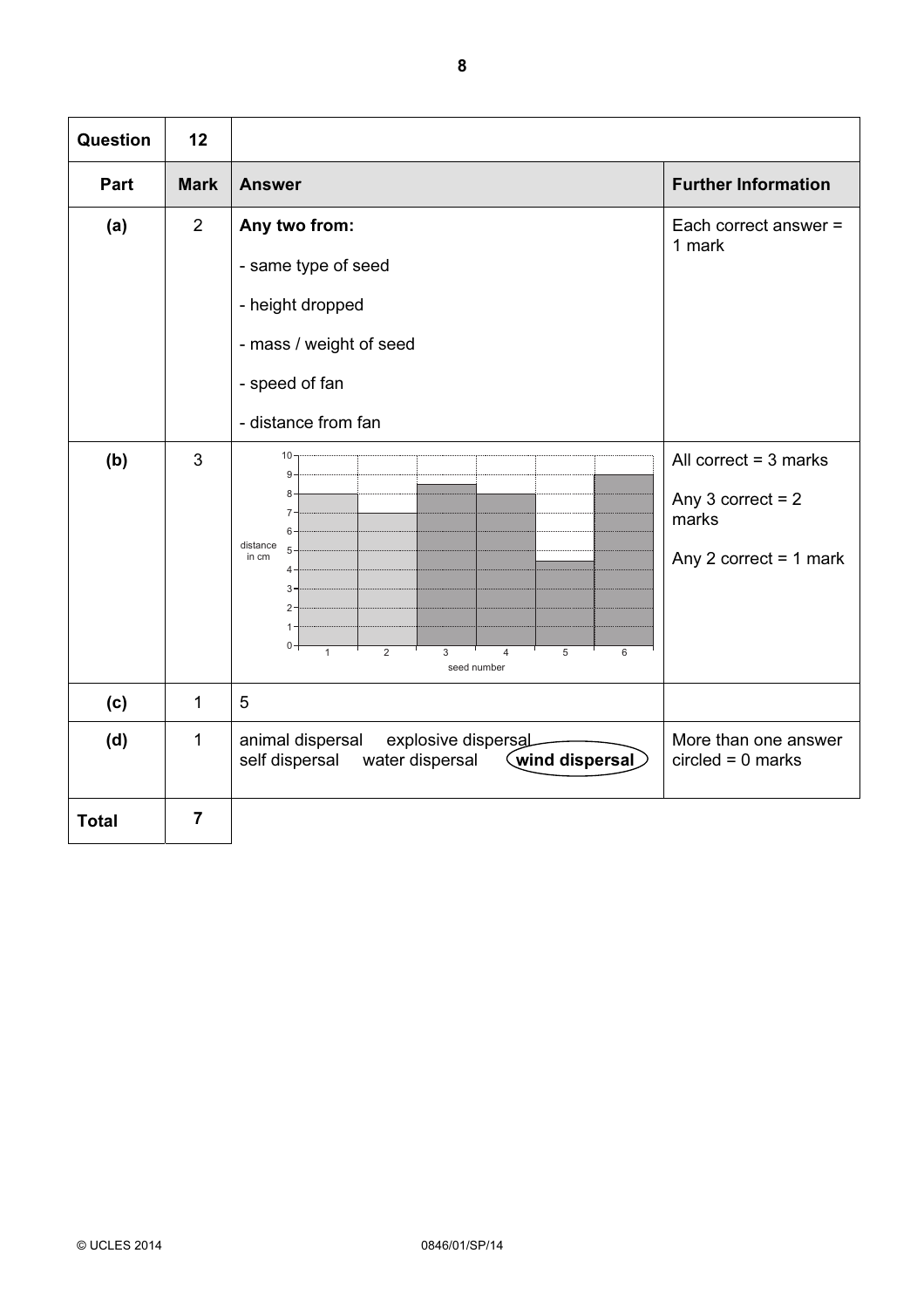| Question     | 13             |                                                                         |                                      |                                          |                                              |  |                                                                                                                         |
|--------------|----------------|-------------------------------------------------------------------------|--------------------------------------|------------------------------------------|----------------------------------------------|--|-------------------------------------------------------------------------------------------------------------------------|
| Part         | <b>Mark</b>    | <b>Answer</b>                                                           |                                      |                                          |                                              |  | <b>Further Information</b>                                                                                              |
| (a)          | $\overline{2}$ | <b>Mixture</b><br>A<br>B<br>$\mathbf C$<br>D                            | chemical<br>reaction<br>$\checkmark$ | makes a<br>solution<br>✓<br>$\checkmark$ | does not<br>react or make<br>a solution<br>✓ |  | 4 correct = $2$ marks<br>2 or 3 correct = $1$ mark<br>1 correct = $0$ marks                                             |
| (b)          | 1              | $\mathbf C$                                                             |                                      |                                          |                                              |  |                                                                                                                         |
| (c)          | 1              | (idea of) the ingredients chemically reacting to form<br>something else |                                      |                                          |                                              |  | Accept that it is a<br>chemical reaction/gas<br>given off/bubbles given off<br>Do not accept 'it cannot<br>be reversed' |
| (d)          | 1              | (idea of) evaporating the water to leave the salt<br>behind             |                                      |                                          |                                              |  | Accept heat / boil.                                                                                                     |
| <b>Total</b> | 5              |                                                                         |                                      |                                          |                                              |  |                                                                                                                         |